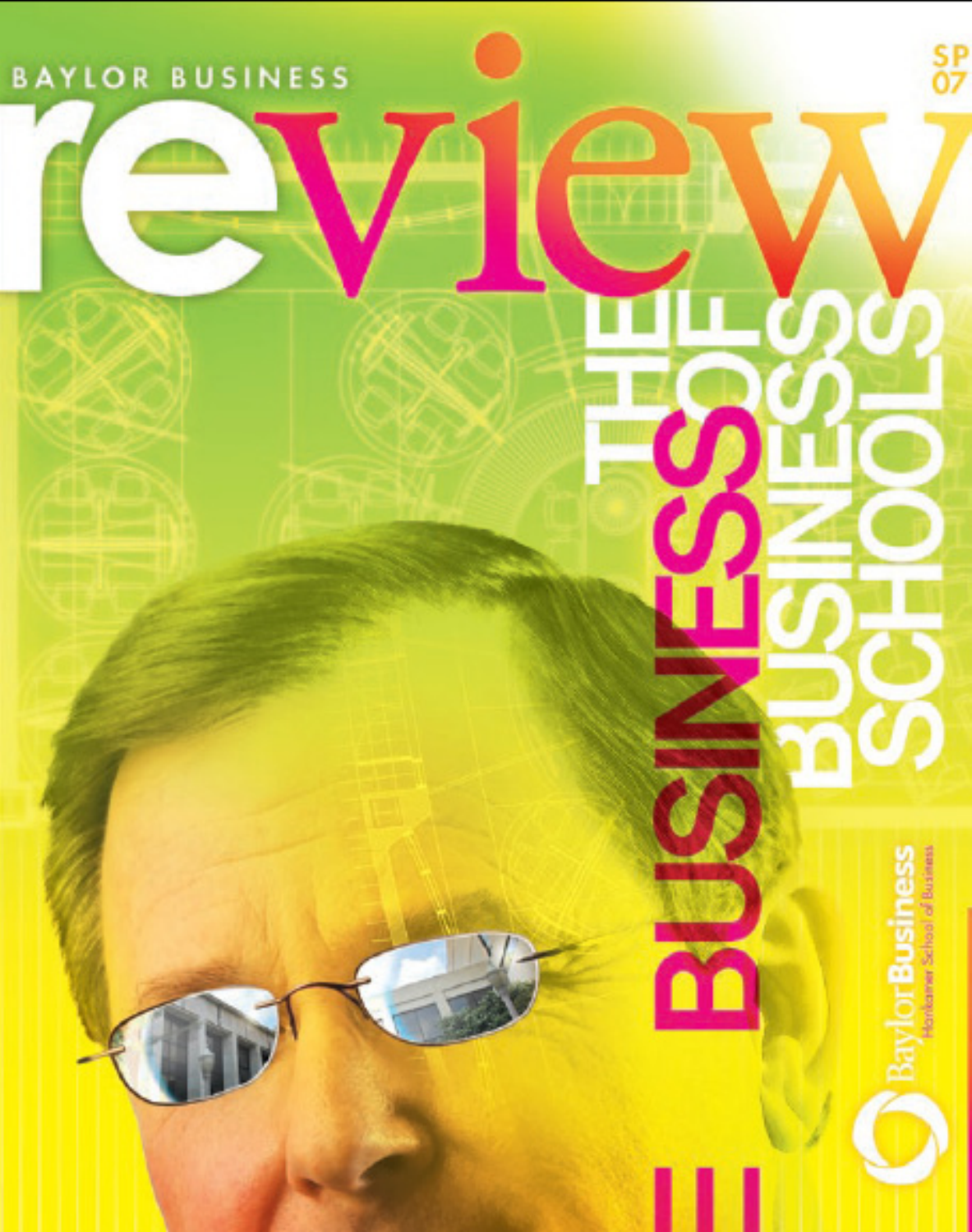### leadership erspective

Few people have impacted the day-to-day management of people and companies more than Ken Blanchard. A prominent, gregarious, sought-after author, speaker and business consultant, Blanchard is universally characterized by his friends, colleagues and clients as one of the most insightful, powerful and compassionate individuals in business today. From his phenomenal best-selling book, *The One* 

*Minute Manager*, coauthored with Spencer Johnson, which has sold more than 12 million copies and remains on best-seller lists, to *Lead like Jesus*, coauthored with Phil Hodges, Blanchard's impact as a writer is far reaching.

Blanchard is Chief Spiritual Officer of The Ken Blanchard Companies, an international management training and consulting firm that he and his wife,

Marjorie Blanchard, founded in 1979 in San Diego, California. He is cofounder of *The Center for FaithWalk Leadership*, which is dedicated to helping leaders walk their talk in the marketplace.

#### by Ken Blanchard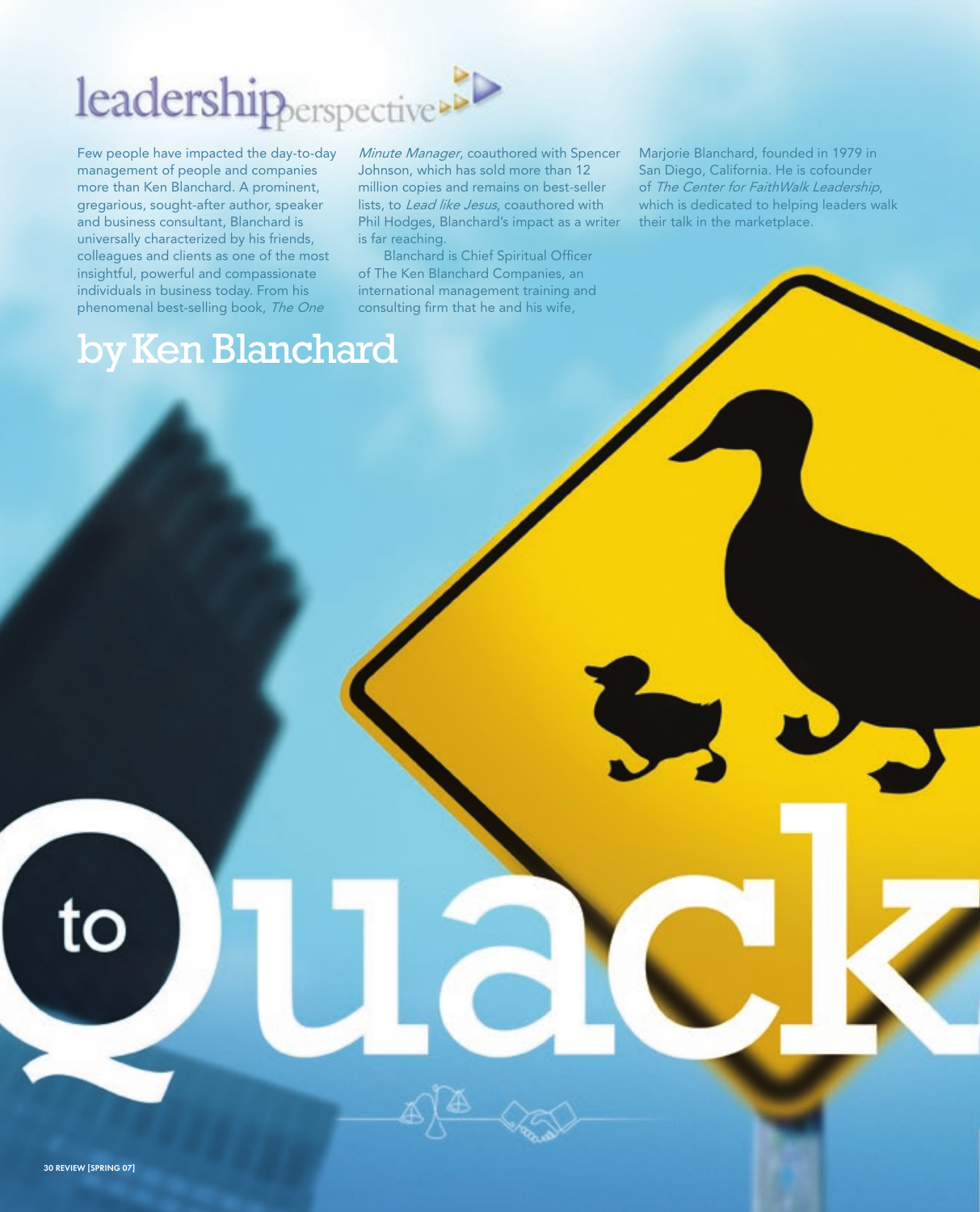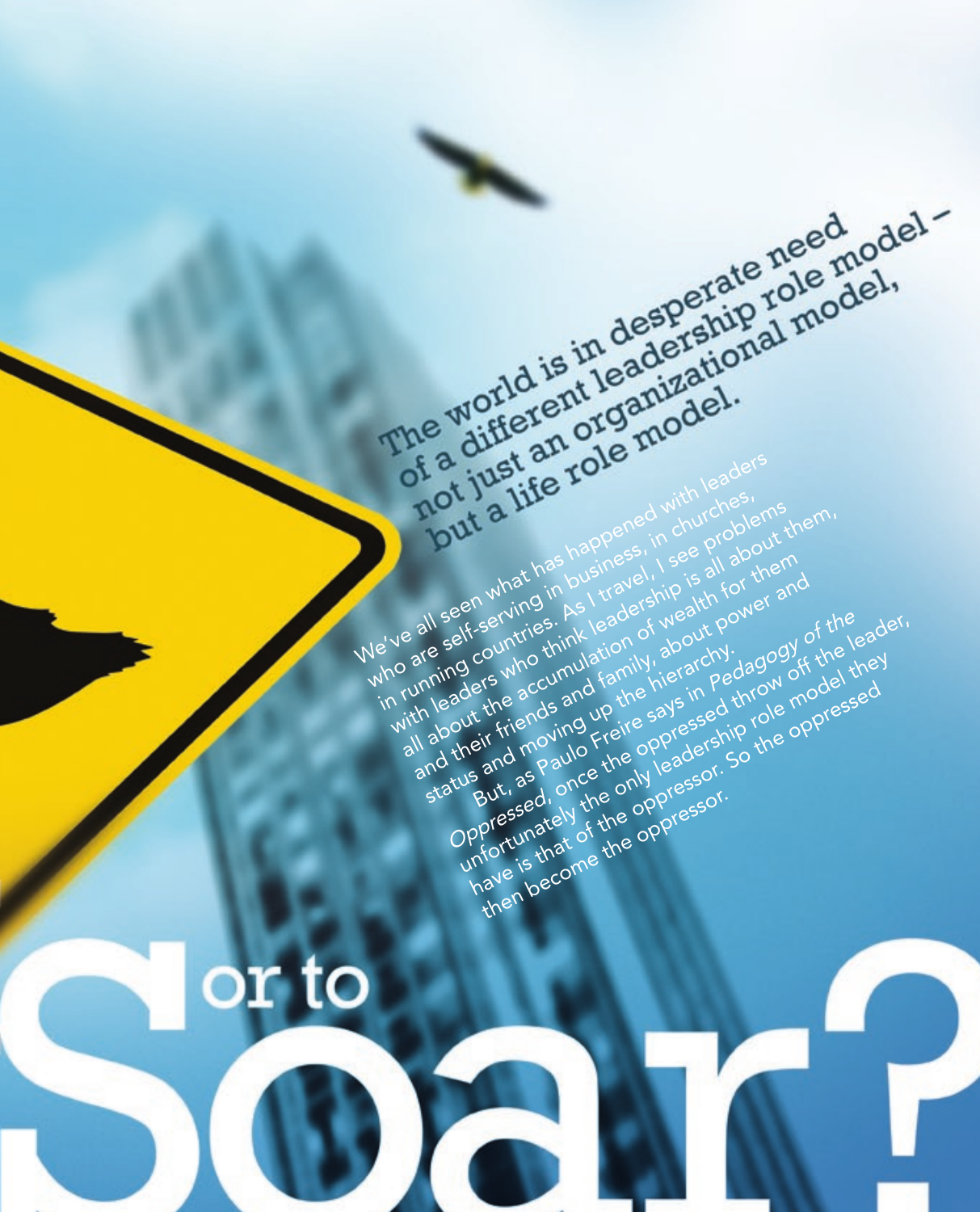

I went on safari three years ago, and I was with my wife at a party a few weeks before. They asked the guests who they would like to have dinner with. For me it was a really easy choice. I said Nelson Mandela, because I would like to have dinner with a man who was jailed for 28 years, mistreated and abused, and he comes out of there full of love, reconciliation and compassion. Then we visited Robben Island, where they held him for most of the time. You wouldn't believe the conditions that guy lived in. I got a copy of Long Walk to Freedom, about his life, and I was reading it as I was heading to Africa. And then we get out to the jungle.

We've been on safari a number of times. But when I compare it to Nelson Mandela, I realize how vicious the jungle is, how territorial the jungle is, how violent the jungle is, and how self-oriented the jungle is. The lion's roar can put a chill up

# When you've got a lot of

the lion roars he is shouting, "It's mine! It's mine! It's mine! Baby, this is MY territory and if you mess around with this, you're in trouble!" A lion will kill his sons if they challenge his territory.

We are animals, although we don't like to think so. We are intelligent animals. We have the opportunity to make choices that the animals don't make. The choice is between the flesh and the spirit, between being self-serving and serving. A rhino can't get up in the morning and say, "I think I'll go over and make friends with the lions today." It's not in his nature. But we can. Every day, when we get up, we can make a choice. Do we want to serve or be served? Do we want it to be all about us or all about the greater good? We have all seen what has happened with leaders who are self-serving.

There are life leaders, and there are organizational leaders. Very seldom do people mention a boss when you ask them who their role model was. They mention their mother, their father, their uncle, teacher or coach. When I became a Christian in 1988, I went right to Matthew, Mark, Luke, John and Acts because I am a behavioral scientist. I wanted to see what the man did. I find that the guys that did everything that I ever taught or wrote about were 12 incompetent guys. They were slow. You would never have hired that lot.

It's very interesting; they were all businesspeople, no clergymen. Henry Blackerby and I agree on this: He says the great spiritual revolution will come from businesspeople by demonstration, not proclamation. It will not come from evangelism.

I pray every morning, "Lord, protect me from your people." I have never met such vicious people as Christians. They want to be right. My big disillusionment since I've become a Christian is that we've got the

worst business model in the world. I was in suburban Chicago and asked a guy there, "How many churches here have Jesus central to them?" He said about 1,200. I said, "Do you think Jesus is a good product?" He said, "Yeah, the best." So I said, "What if I wanted to franchise Him?"

Think of it. Twelve hundred franchises, none of them talk to teach other, all of them compete with each other, and all of them bad-mouth each other. We've got to get a life as Christians and stop arguing about each others' rituals. Who cares? The important thing is do you love Jesus, and do you use him as a role model in your life? We've got to look at the way Jesus said we need to lead. He said, "Even I have come to serve, not to be served." He said we are supposed to be servant leaders.

A lot of people say "How can you lead and serve at the same time?" You can if you understand leadership. There are two parts.

#### Part 1: Where are you going?

The first part is vision and direction. At Baylor you have Vision 2012. You've got to have somewhere you're going. Otherwise your leadership doesn't matter.

A vision is made up of several parts. Do you know what business you're in? What's your picture of the future if you do a great job, and what values are going to guide your journey? If you have a really clear sense of that, then people who work there know what to do.

Let me tell you about Walt Disney's vision. Why have the Disney parks lasted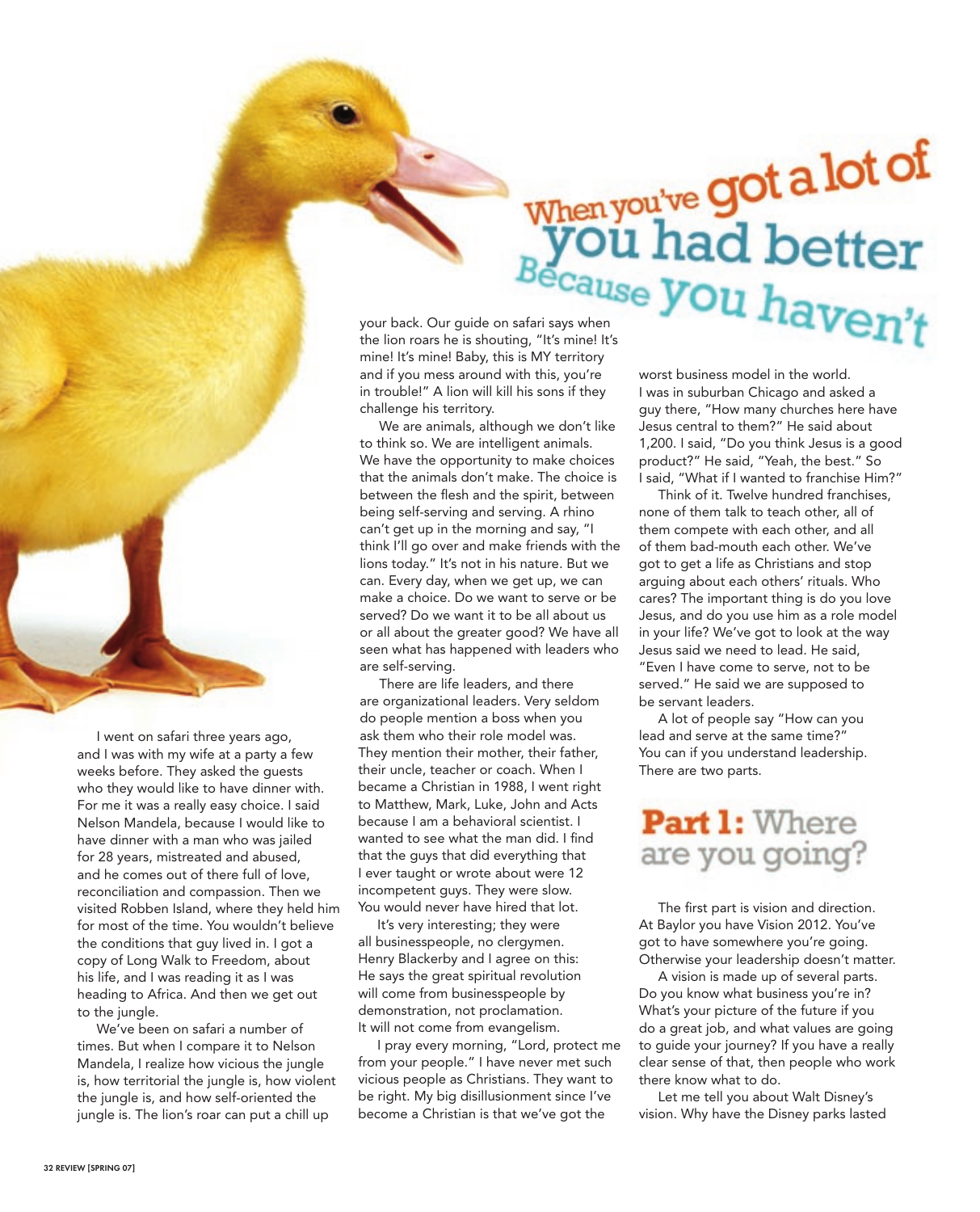## quacking<br>going on inyour environment, recheck yo For so long? I asked Walt. He said he<br>for so long? I asked Walt. He said he<br>*for so* long? I asked Walt. He said he got a

was in the "happiness" business, not the theme park business. Here's what he said: "My picture of the future is that everyone leaving the parks will have the same smile on their faces that they had coming in."

Now, there are values that guide our journey, and some people have too many values. Three or four is the most we need, and they have to be ranked in order, because life is about values conflict. You can't do two things at the same time. The first two values are the most important. If you believe in them, the rest will take care of themselves.

At Disney, the number one value is safety, because Walt Disney knew that if someone got carried out of one of the parks on a stretcher, he wouldn't have the same smile on his face leaving as when he entered.

The second value for his parks was courtesy. But you have to rank them because you don't deal with courtesy when the number one value calls you. The third value is the show, the entertainment. And the fourth is success or efficiency, which helps ensure a profitable organization.

A lot of places don't place financial security as a value. If you don't, everyone then knows that your values are a joke because if there are financial problems, you spend all of your time looking at the financials. But when it's the number four goal, you know you're not going to do anything to save money that will put people in danger. Why? Because safety is a higher value. Your values must drive your behavior. If you have a clear vision and put your goals under that, now you have a sense of where you are going.

That's the "lead" part of servant leadership. Was Jesus clear on this? Yes. He said, "I'm going to make you fishers of men." Was he clear on his picture of the future? Yes. He said, "Go and make disciples of all nations." He didn't say "Go evangelize," he said "Make disciples." What is a disciple? It's somebody who behaves like he's trying to teach.

You have to be a follower of the Lord first to be a disciple, but we forget that it's about our behavior, and not just signing up for a one-time deal, and then behaving completely inconsistently with what we've pledged to do. These values are love God with all your heart, and love thy neighbor as thyself. You are number three – it's God first, your neighbor second, and you third.

Remember, he said, "Even I have come to serve, not to be served. So the vision part of leadership has got to be the responsibility to hierarchy. This doesn't mean you don't involve other people. The responsibility to say, "This is where we are going" comes from the leadership. It's the visionary direction part.

#### Part 2: How do we accomplish the goals?

The second part of leadership is implementation. How do we accomplish the goals? We turn the pyramid upside down, and now the people in charge

of the vision are at the bottom of the pyramid, cheerleading, supporting and encouraging everybody to live according to the vision.

What happens to mess organizations up is that we get egocentric and once we set a vision, then we still want to keep the hierarchy alive and well, and make sure everybody knows who is in charge. What this creates is a whole bunch of ducks. Everybody's quacking, and nobody is soaring like eagles. When you've got a lot of quacking going on in your environment, you had better recheck your vision. Because you haven't got a vision that people buy into.

If you've got a clear vision and you get a lot of static in the system that is irrelevant to that vision but self-serving to different groups, you've got to call them on it. You have to ask, "Where is what you are doing consistent with that vision?"

Let me give you an example from my son. He asked me, "How would like to be the 'one-minute son'?" When he was growing up he used to hope that he'd be punished like the other kids – sent to his room, or even spanked. Instead, he had to show up at the dinner table and talk about how his behavior was inconsistent with family values. That's what we called the kids on. You have to set a vision, whether it's your family or your organization.

You cannot serve anything if you don't have a vision. My father, who was an admiral in the Navy, quit early because he liked the wartime Navy better than the peacetime Navy. Not that he liked to fight, but during wartime, they were really clear on what they were doing. They had a vision during wartime. In the peacetime Navy, no one knew what they were supposed to be doing. As a result, too many leaders believed their job was making others feel unimportant. We spend so much time pushing and shoving for hierarchical positions, when it comes time to implement a vision, we don't let those go. Our role should become encouraging, supporting.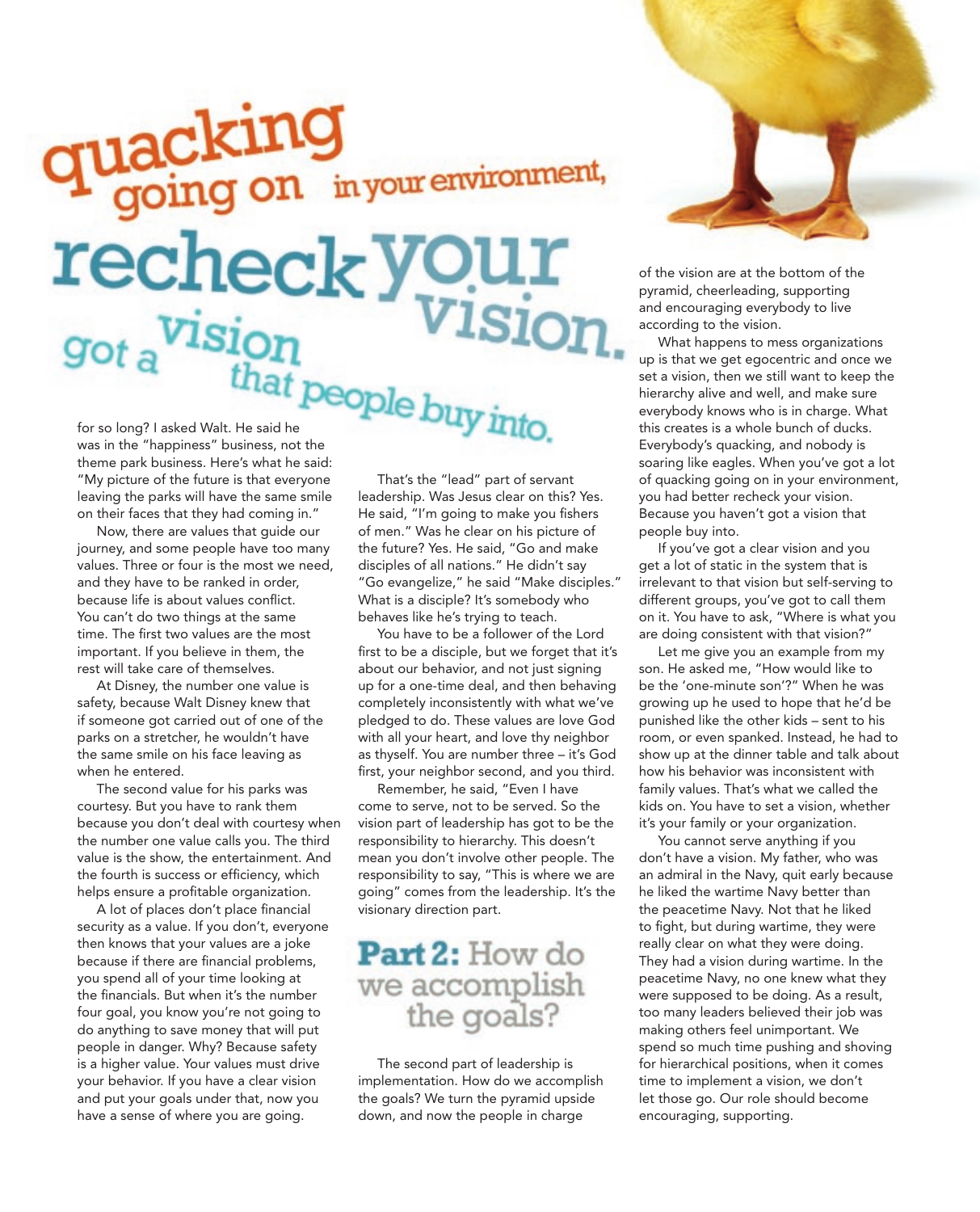When I look at organizations that are doing different things, one of them is Chick-fil-A, which outstrips everybody in the fast food business. They have less than three percent turnover in restaurant managers out of 1,200 restaurants. That's unheard of. Why? Their mission statement says, "We will use the talent the Lord gave us to have a positive influence on everyone who comes in contact with Chick-fil-A." Truett Cathy and his son Dan are the head cheerleaders.

There are other examples of leaders that love to cheerlead. There is a grocery store that kills the competition because it's driven by values. I know of a bank run by guys who have written about servant leadership. Herb Kelleher and Southwest Airlines – that's a complete servant leadership model.

I have something I call a "geezer pack," which includes my driver's license, my passport, and other necessary things that I put in a packet around my neck when I travel. One day I was going to the airport in San Diego and I realized I'd forgotten my geezer pack. It was a few years after 9/11 and everyone's uptight about identification. I didn't have time to go back and get it. So I went to the airport bookstore and they had one of my books with the picture of me with Don Shula, the Miami Dolphins' coach.

Fortunately the first airline I went to was Southwest Airlines. When the guy checking my baggage asked for my identification, I told him I had left it at home, but will this do, and I showed him my book. The guy started yelling, "This man knows Don Shula!" Everybody started high-fiving me. Then a guy in line said he knew the security guards and he thought they could help me, and he got me in.

The next day at another airport I still had no passport or license because there hadn't been time to overnight it to me. I was flying on an airline that was always in financial trouble. I showed my book and the ducks jumped out. "Quack, quack, quack quack!" Pretty soon I'm up five levels talking to a guy in a suit about my identification. I said, "Could you get a life? Do you really think I superimposed my picture on this book just to get by you?"

What we've got to do in leadership is create an environment where people can soar like eagles, not quack like ducks. The way you do that is to set a vision so people know where you're going and what you stand for, and then turn the hierarchy upside down. When Jesus washed the feet of the disciples, he was symbolizing moving from vision to implementation. He said, "This is the way I want us to spread the word. Not from a hierarchy standpoint, and not from an ego standpoint."

If we want people to be interested in our religion, we ought to behave differently. In my company, we have 300 people and partnerships in 32 nations. I deal with every faith in the world. I don't beat people up with Jesus, but they know where I stand. They get really fascinated watching how I behave, and

We all need to develop a personal mission statement. Mine is to be a loving teacher, an example of simple truth that helps me and others to awaken the presence of God in our lives.

The second is pride. That's when you think more of your self than you should. The counter to that is fear, where you think less of yourself than you should. Both edge God out, because you're putting your performance or the opinion of others as the label for your self-worth and forgetting that you are unconditionally loved. If you can get that you are unconditionally loved, you can get your pride out of the way and can listen to feedback.

The third and fourth go together.  $\mathbf{uack}, \text{ The third is pattern.}$  You want results quicker than you deserve them, and God

)uack!

they say, "Ken, tell me more, because I have watched you in good times and in bad times, and you seem to hang in there in the way that you treat people." That's what you've got to do, and then you can tell people where you got it from. That book, the Bible, is a pretty good book.

What would Jesus do about ethics?

I wrote a book with Norman Vincent Peale about ethics. I wasn't even a believer at the time, but I was open. That's when I became a Christian. We decided there were two problems with being ethical and leading like Jesus. The first was knowing the right thing to do. I think most people know the right thing to do. The biggest problem is doing what you know.

We developed an ethics test and told people to ask themselves three questions related to ethics:

1. Is it legal?

2. Is it fair to all involved?

3. How would you like for your family to see it if it were published in the local newspaper?

Something can be legal and unfair,

and you wouldn't want your kids to know. We developed five principles of ethical power. The first is "p" for purpose in life.

is on a different timetable. But you have to keep moving, so the fourth is persistence. You're still doing what you need to do, but you don't try to short-cut the deal. You've got to keep moving but you've got to be patient.

The fifth is perspective. We get this from prayer, solitude, the study of Scripture, a small accountability group. You take a helicopter to the ceiling and get a distance from what you're about to do. A lot of us don't take that time, and don't have people in our lives that give us feedback.

One of the problems we have in this country is that a lot of people are pushing for success, and success is defined by how much money you make, how much recognition you get, and how much power and status you have in your job. There is nothing wrong with making money, and nothing wrong with power and status unless that's who you think you are. People like that miss significance.

Do you know the game Monopoly? I have a friend who used to play it with his grandmother when she came to visit. She was a tough competitor. They'd play for hours, and at the end she would always own everything.